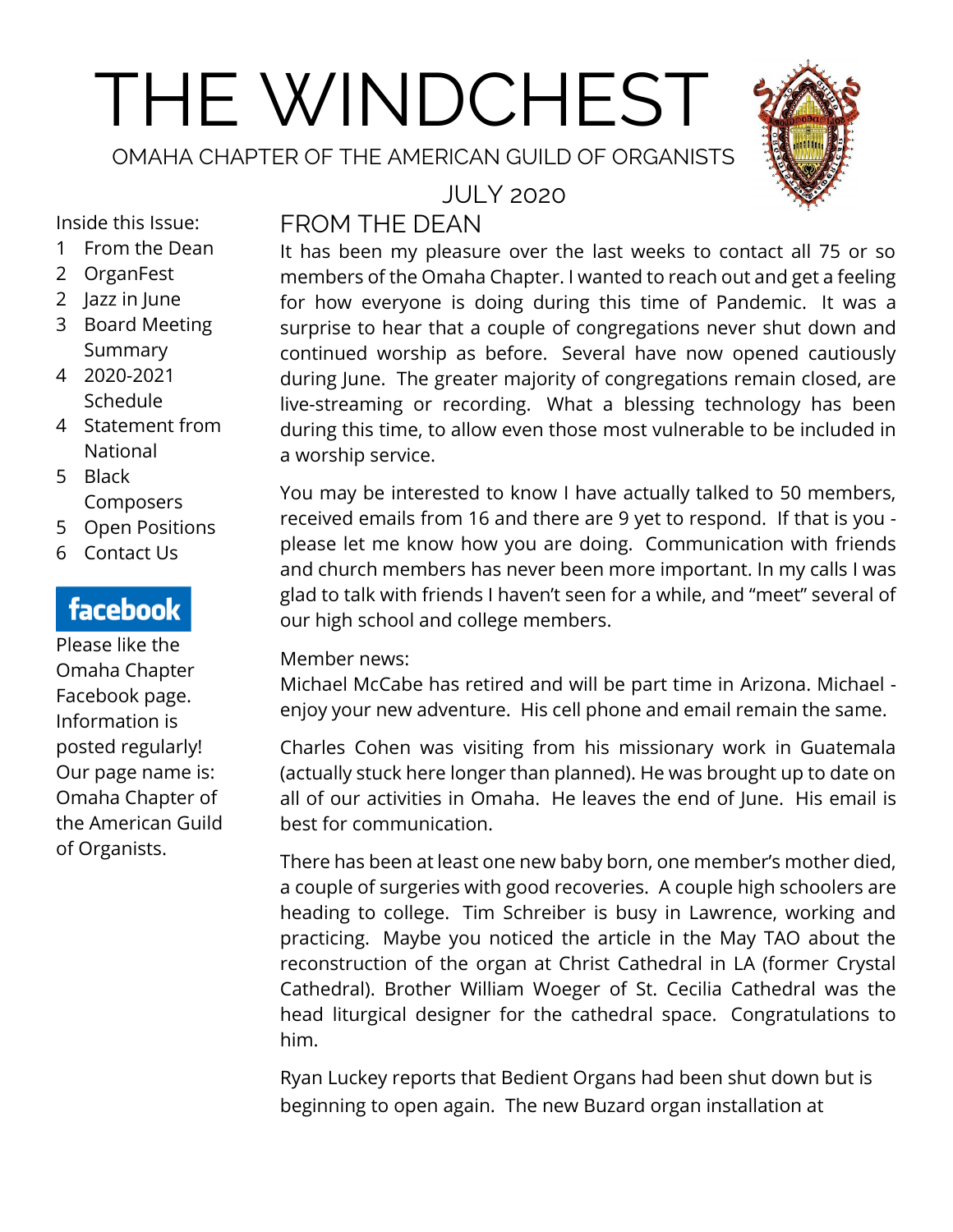# JAZZ IN JUNE

The annual event "Jazz in June" in Lincoln, Nebraska that always draws a huge crown is all online this year. This week's trio included the extremely talented jazz organist Mitch Towne as part of the Andrew Janak Trio! He often performs in Omaha.

You can view the performance here: [https://www.](https://www.facebook.com/jazzinjuneunl/videos/715606232588247/) [facebook.com/jazzi](https://www.facebook.com/jazzinjuneunl/videos/715606232588247/) [njuneunl/videos/7](https://www.facebook.com/jazzinjuneunl/videos/715606232588247/) [15606232588247/](https://www.facebook.com/jazzinjuneunl/videos/715606232588247/) If you fast forward through the concert, you will find some good solo playing by Mitch.

If you are a classical organ aficionado, you may enjoy something a little out of the ordinary!

Countryside Community Church was closed down but is resuming. Pacific Hills Lutheran Church has hired a new organist, Zach Hastings, who begins July 5. I had a great talk with Linda Stanley on the road in Oklahoma (she drives cattle to market). I found several folks who are dual chapter members. It was a joy to hear all your news and I treasure being able to do this.

I hope this finds you well, practicing when you can, and preparing yourself for what worship will look like for a while. God will be with us, no matter what. On that we can rely.

## *Jean Johnson,* Dean



The American Guild of Organists is thrilled to announce the first online [OrganFest,](http://ago.networkats.com/members_online/utilities/emailct.asp?DDF0A5A3FD2E536D5CC1BF688AEBD6F7E7501F9C1171F50B8BC0571A93BCBF1C) which will take place July 20-24. Each evening's broadcast will premiere a new work which

had been commissioned for the 2020 National Convention in Atlanta, accompanied by interviews with the composers.

Featured performers will be Jens Korndörfer, Amanda Mole, Alan Morrison, Thomas Ospital, and Catherine Rodland. Additional recorded performances by recent international organ competition winners will be presented, and short presentations will share exciting news and updates from the AGO.

The daily YouTube premiere (8pm Eastern) and accompanying [Festival](http://ago.networkats.com/members_online/utilities/emailct.asp?DDF0A5A3FD2E536D5CC1BF688AEBD6F7E7501F9C1171F50B8BC0571A93BCBF1C)  [website](http://ago.networkats.com/members_online/utilities/emailct.asp?DDF0A5A3FD2E536D5CC1BF688AEBD6F7E7501F9C1171F50B8BC0571A93BCBF1C) will be available at no charge.

OrganFest 2020 promises to be an exciting way to showcase our beloved instrument and the great work of the AGO. Please share this information widely with your music-loving friends.

While we are saddened by the cancellation of many musical events this spring and summer, including our National Convention in Atlanta, we look forward to celebrating the future of organ music together online next month.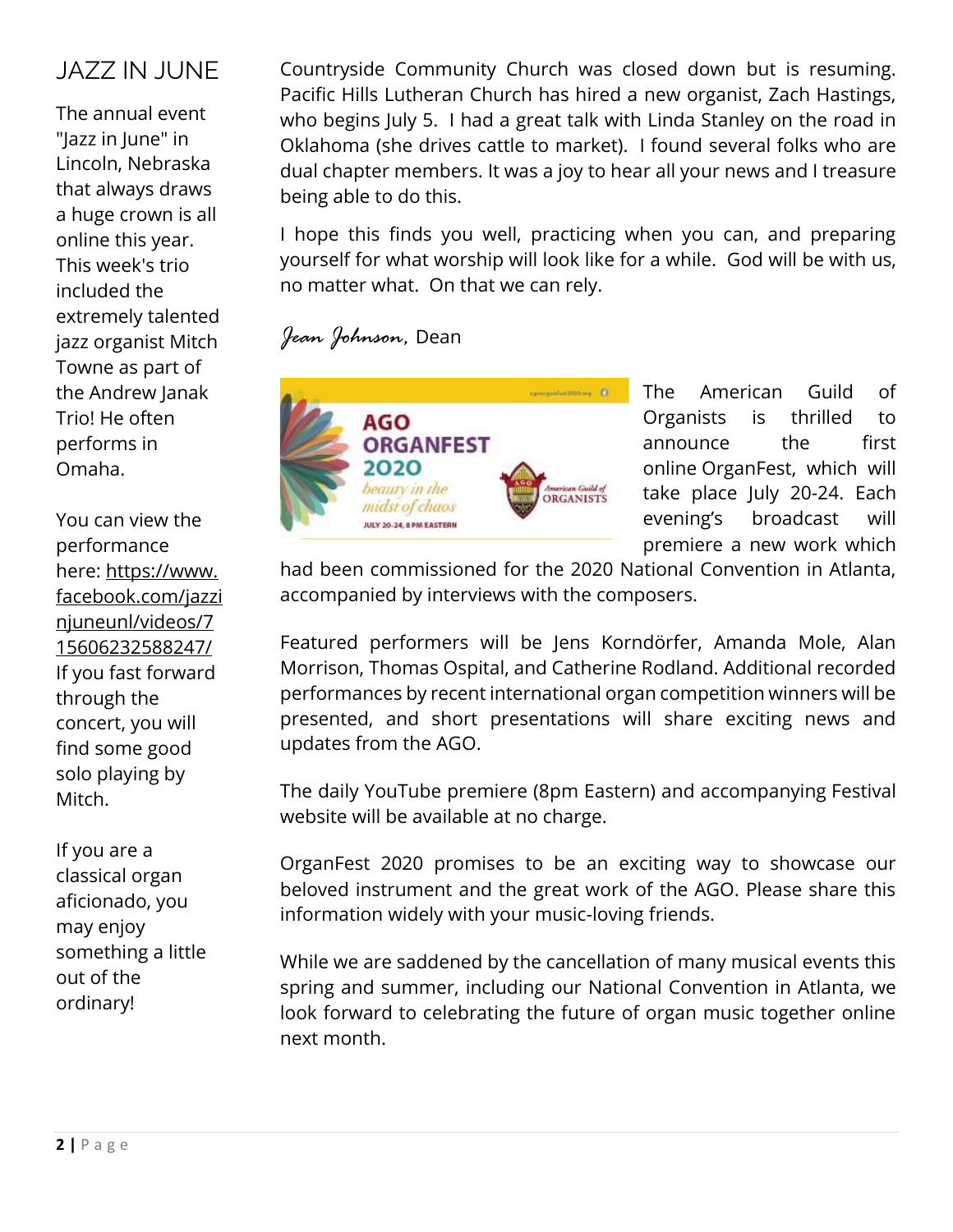# **MISSION**

The mission of the American Guild of Organists is to enrich lives through organ and choral music.

To achieve this, we:

•Encourage excellence in the performance of organ and choral music,

• Inspire, educate, and offer certification for organists and choral conductors, • Provide

networking, fellowship, and mutual support,

• Nurture future generations of organists,

• Promote the organ in its historic and evolving roles; and

• Engage wider audiences with organ and choral music.

# OMAHA AGO BOARD MEETING SUMMARY

Your Executive Board met June 23 to plan for the fall season. Four of the seven members are new to the board, so there has been time spent sharing plans for duties as to gifts of the members. The board will be reviewing the "Operating Procedures" for the chapter, which will then need to be voted on by the membership. The Acheivement Awards set up by the National office last year are now on the national website. Omaha had been a pilot program for them last year.

Jean reported on the calls she had made to chapter members. There is need to update the national roster for the Omaha chapter. Further plans were made for programs beginning in the fall. September through November meetings will proceed as planned (presuming churches are available). It was decided to wait on plans for 2021 to see how the Pandemic has affected lives by then. The board is looking at what committees would be beneficial for the chapter. Calls will be made and we hope you say "yes" when asked to assist. There are plans being made specifically for our Young Organists, and attention to advertising rates for publications. The Directory this fall will probably be just member names and addresses as all other information is available on the website. Thanks to Jeff Hoffman for taking care of our publications.

Please be sure to read the letter from the National Office concerning Black Lives Matter.

The next meeting is July 7 and we welcome any questions or suggestions from members.

# AGO NATIONALONLINE PROGRAMMING

July 10: "A Smoother Experience for Substitute Organists" July 23 and 30: "Virtual Choir for the Rest of Us" <https://www.agohq.org/upcoming-ago-webinars/>

# ABENDMUSIK

Livestream events, including an organ recital by David von Behren on July 26. https://www.abendmusik.org/season-index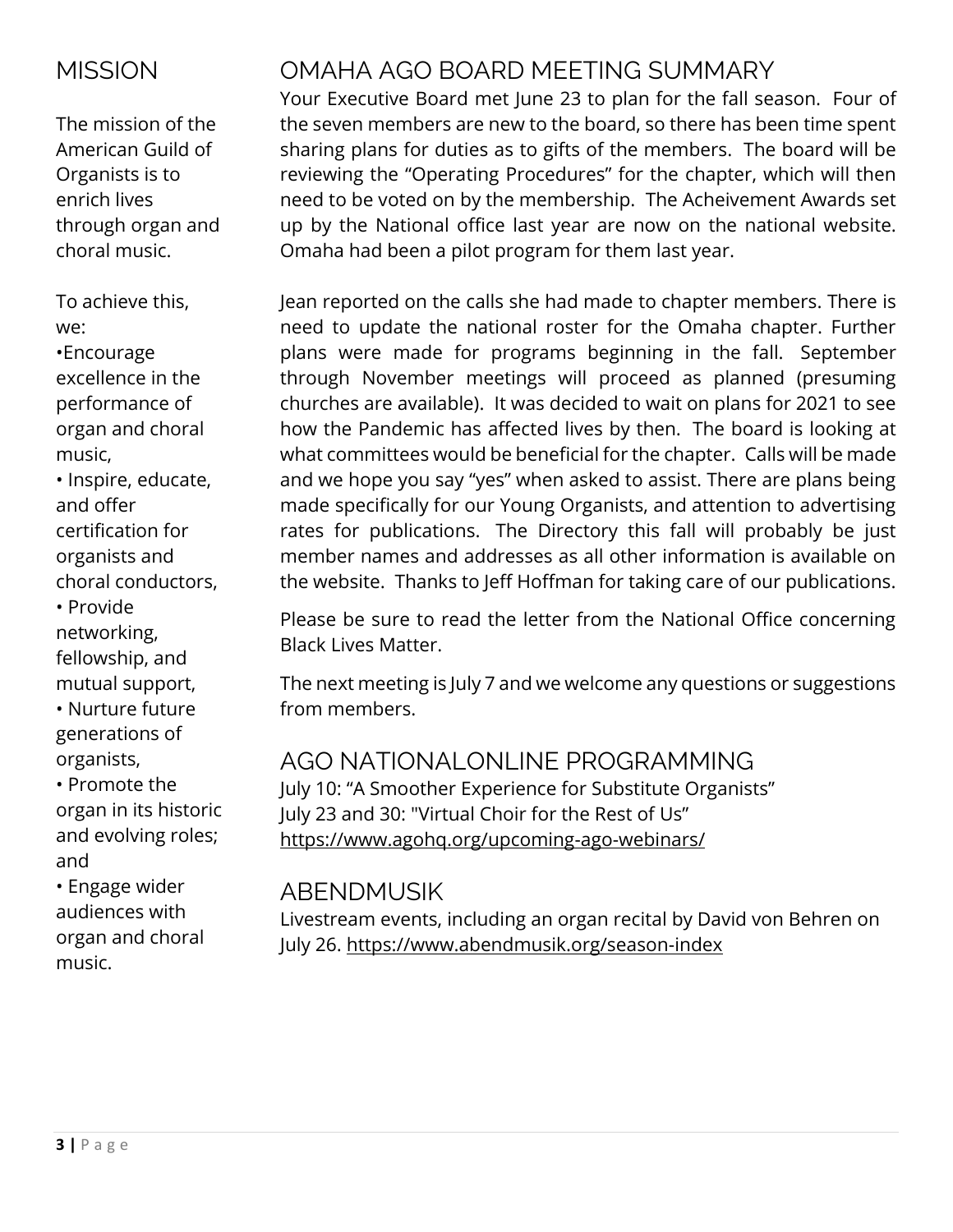# 2020-2021 **SCHEDULE**

Omaha Chapter Opening Meeting - September 13

Elizabeth George, the AGO Director of Member Engagement and Chapter Development will be our speaker. This will be held at Kountze Memorial Lutheran Church, 2650 Farnam. Organist Mark Jones will introduce members to the organ there. Outgoing board members J. Gordon Christensen, Gina Simpson, Dirk Lindner and Sonja Lundgren will be honored for their service to the Chapter. Time, dinner plans to be determined.

The remainder of the season will be announced.

## STATEMENT FROM AGO NATIONAL June 16, 2020

To All AGO Chapter Deans:

The American Guild of Organists recognizes and affirms that Black Lives Matter. We call upon every chapter and all of our members to speak out against racial bias and take action to make the world a better, safer, and more secure place for the members of the Black community.

Now is the time for us to search our souls for ways to be more caring, to be better brothers and sisters to our Black colleagues, and to demonstrate our unwavering support for their professional advancement and success.

The tragic murder of George Floyd in Minneapolis on May 25, the equally senseless killing of Rayshard Brooks in Atlanta on June 12, and the death and injury of so many others are heartbreaking and inexcusable. We extend our condolences to their families and friends, and we stand in solidarity with the countless thousands of people around the world who have marched to protest systemic racism against the African-American community.

It is our turn to step up to the challenge. We must listen to diverse voices in crafting solutions to our problems. We must reach out to find new partners to help us chart the best path forward. We must engage.

Sincerely yours,

Michael Bedford, AAGO, ChM James E. Thomashower, CAE President **Executive Director**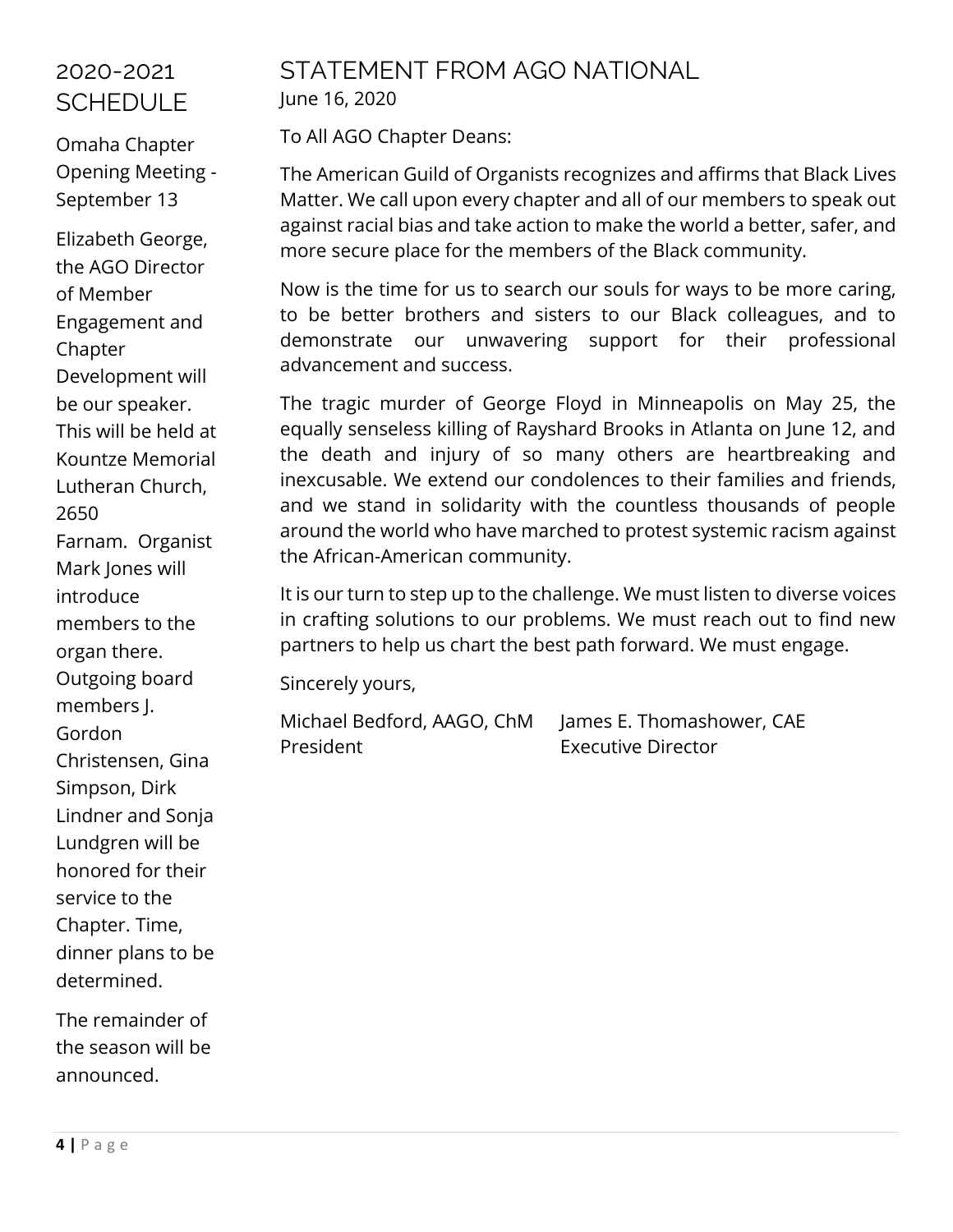AGO **WEBINAR** Please use this link to access the recording and handouts for Putting It Together: Tools for Choral Recording and Collaboration [https](https://www.agohq.org/chapter-leadership-toolkits/) [://www.agohq.org/](https://www.agohq.org/chapter-leadership-toolkits/) [chapter](https://www.agohq.org/chapter-leadership-toolkits/)[leadership](https://www.agohq.org/chapter-leadership-toolkits/)[toolkits/](https://www.agohq.org/chapter-leadership-toolkits/). They are located in the Leadership Talks toolkit. Be sure to share this information with your members.

#### Kudos to

Southeast Regional Councillor Sue Mitchell-Wallace for her amazing presentation and many thanks to all for the positive feedback I received from those who attended this webinar!

[https://www.agohq](https://www.agohq.org/chapter-leadership-toolkits/) [.org/chapter](https://www.agohq.org/chapter-leadership-toolkits/)[leadership](https://www.agohq.org/chapter-leadership-toolkits/)[toolkits/](https://www.agohq.org/chapter-leadership-toolkits/)

# OPEN POSITIONS

Please visit the Omaha AGO website [www.omahaago.org/open](http://www.omahaago.org/open-positions)[positions](http://www.omahaago.org/open-positions) for details regarding the following open positions in the area.

## Immaculate Conception Chapel

also known as Dowd Chapel on the Boys Town Campus, is seeking an organist. The organist for Dowd Chapel is responsible for 3 masses on Sunday 8, 9:30 and 11am, holidays and holy days. During the school year, there is a student choir that sings at the 9:30 mass and rehearses on Wednesday evening. The choir has a director and the organist accompanies. Service music consists of four hymns and the ordinary. Preludes and postludes are expected. Compensation is based on skill and experience. If interested in the position, please contact Catherine Keisling at [Catherine.keisling@boystown.org](mailto:Catherine.keisling@boystown.org)

# Ralston United Church of Christ - Organist

7638 Maywood Street, Ralston, NE 68127 lynettejanssen@cox.net

St. Paul Lutheran Church, ELCA – Organist, Treynor, Iowa Contact Pastor Meyer at (402) 800-7531 or [cmeyerspl@gmail.com](mailto:cmeyerspl@gmail.com)

## ORGAN MUSIC BY BLACK COMPOSERS Jack Mohlenhoff

There is quite a bit of focus these days on the contributions of Black musicians, and I realize how woefully ignorant I am when it comes to organ repertoire by Black composers. I consulted with Marvin Mills—a classmate and friend from West‐ minster Choir College who has done presentations on organ music by Black composers as well as organ music based on spirituals. Here is a link to materials he prepared for a presentation he did for Potomac AGO including a bibliography of music by African‐American Composers others based on Spirituals. https://www.marvinmills.net/black‐composers/ organ/potomac‐ago/

Marvin Mills is organist at St. Paul's United Methodist Church in Kensington, Maryland. He is also music director of the acclaimed National Spiritual Ensemble, and guest artist with the Ritz Chamber Players, based in Jacksonville, Florida. Previous positions include Associate Minister of Music at Nation‐ al City Christian Church, Director of Music at All Souls Church, Unitarian, and University Organist at Howard University, all in Washington, DC. For more about Marvin, visit his website www.marvinmills.net.